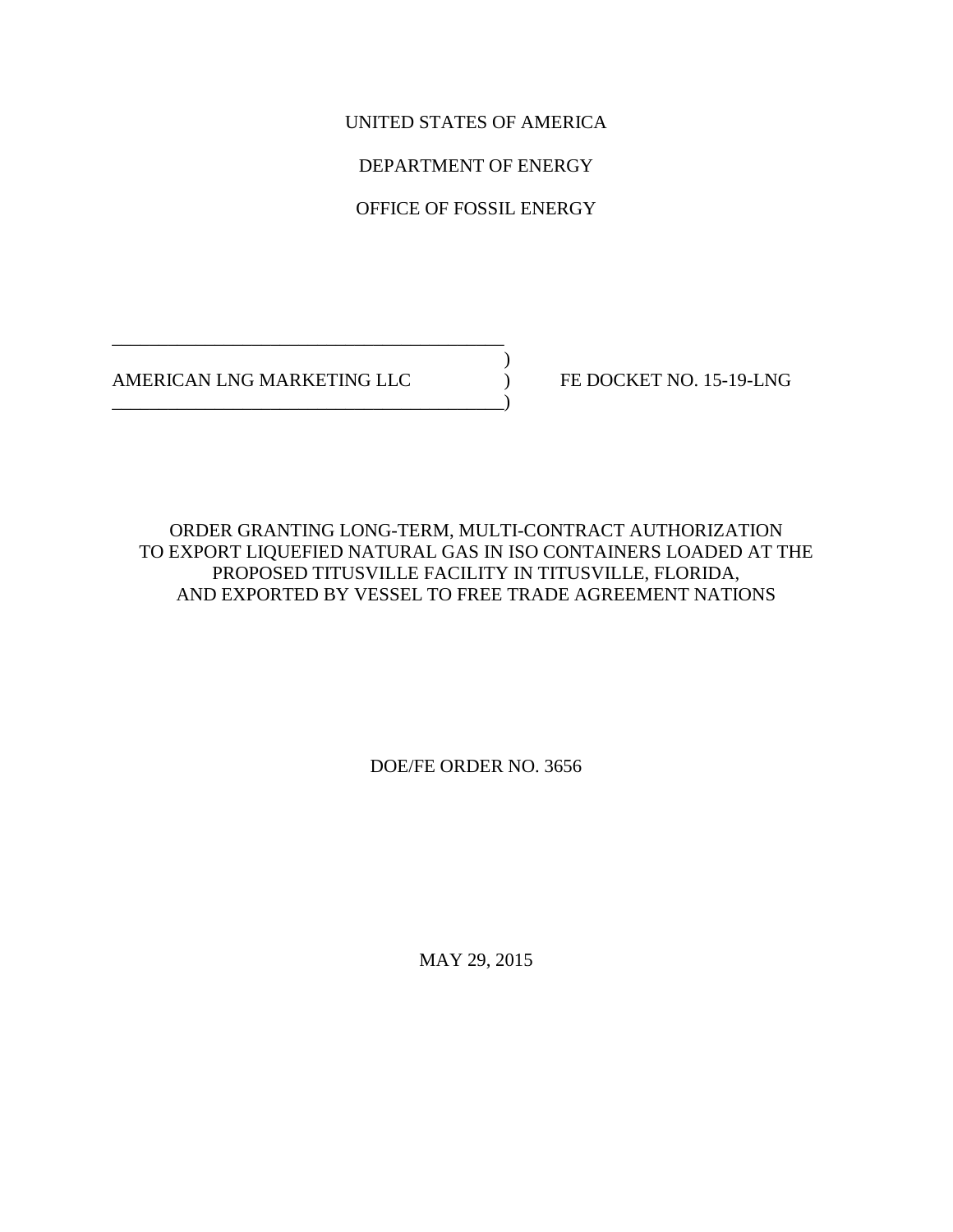## **I. DESCRIPTION OF REQUEST**

On February 3, 2015, American LNG Marketing LLC (American LNG) filed an application (Application)<sup>[1](#page-1-0)</sup> with the Office of Fossil Energy (FE) of the Department of Energy (DOE) under section 3 of the Natural Gas Act  $(NGA)^2$  $(NGA)^2$  for long-term, multi-contract authorization to export liquefied natural gas (LNG) produced from domestic sources in a quantity up to 600,000 metric tons per annum, which American LNG states is equivalent to approximately 30.2 billion cubic feet per year (Bcf/yr) of natural gas (0.08 Bcf per day). American LNG seeks authorization to export the LNG by vessel from a proposed natural gas liquefaction project to be constructed in Titusville, Florida (Titusville Facility), near the Titusville Logistics Center. American LNG states that the Titusville Facility will be constructed, owned, and operated by its corporate affiliate TICO Development Partners, LLC (TICO). According to American LNG, the LNG typically will be delivered into approved ISO IMO7/TVAC-ASME LNG (ISO) containers (truck or rail mounted), then loaded onto container ships or roll-on/roll-off ocean-going carriers for export at the nearby Port Canaveral or other ports in Florida capable of handling such ISO containers without modification (including Port Everglades, Port of Miami, Port of Palm Beach, and Port of Jacksonville).

American LNG seeks authorization to export this LNG for a 20-year term to any country with which the United States currently has, or in the future will have, a free trade agreement (FTA) providing for national treatment for trade in natural gas, and with which trade is not

<span id="page-1-0"></span><sup>&</sup>lt;sup>1</sup> American LNG Marketing LLC, Application of American LNG Marketing LLC for Long-Term, Multi-Contract Authorization to Export Liquefied Natural Gas to Free Trade Agreement Nations, FE Docket No. 15-19-LNG (Feb. 3, 2015). <sup>2</sup> The authority to regulate the imports and exports of natural gas, including liquefied natural gas, under section 3 of

<span id="page-1-1"></span>the NGA (15 U.S.C. § 717b) has been delegated to the Assistant Secretary for FE in Redelegation Order No. 00-006.02 issued on November 17, 2014.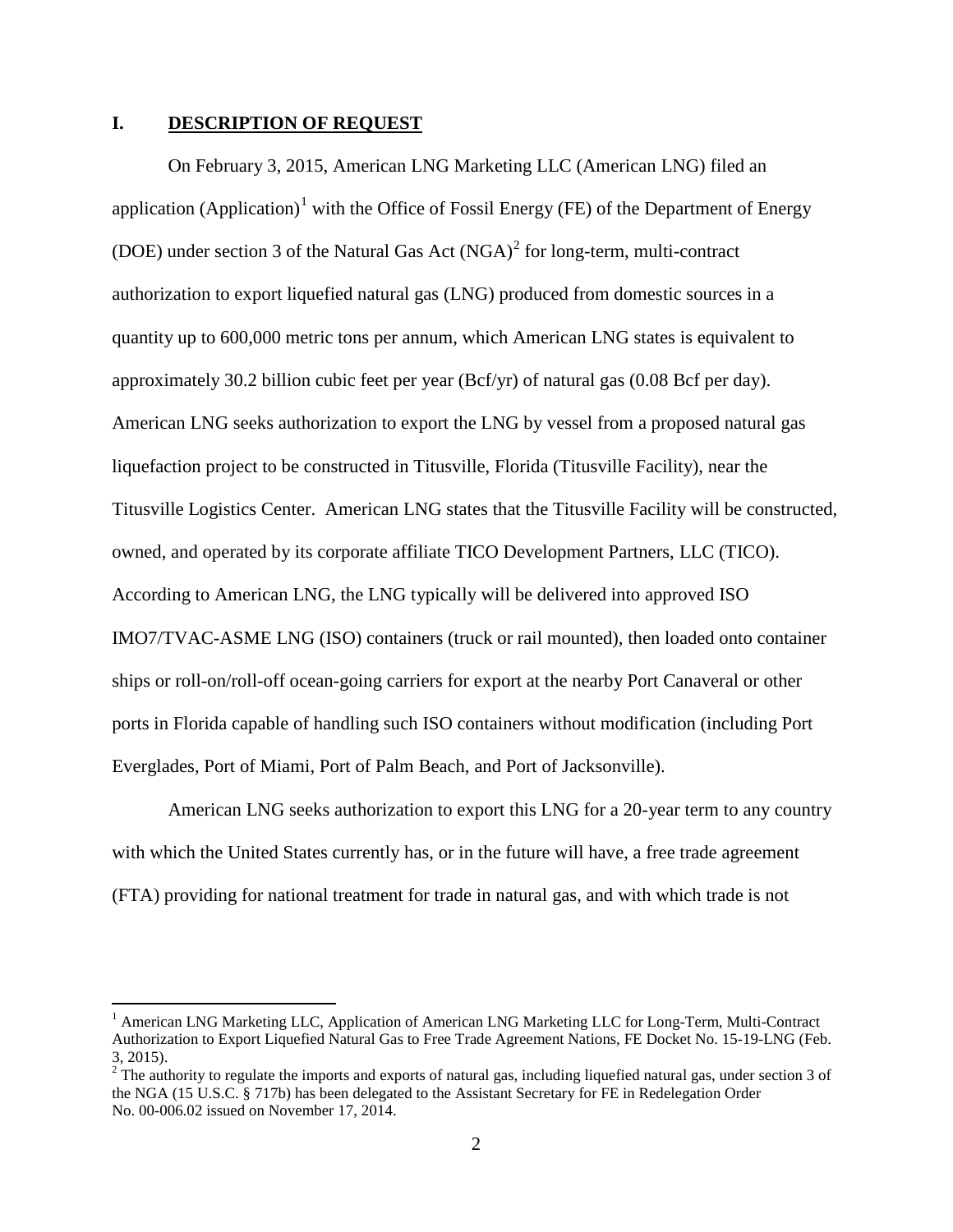prohibited by U.S. law or policy (FTA countries).<sup>[3](#page-2-0)</sup> American LNG seeks to export this LNG on its own behalf and as agent for other entities who hold title to the LNG at the time of export. American LNG requests that this authorization commence on the earlier of the date of first export or seven years from the date the authorization is issued (May 29, 2022).

## **II. BACKGROUND**

**Applicant.** American LNG states that it is a Delaware limited liability company with its principal place of business in New York, New York. American LNG states that it is in the business of marketing LNG in and outside of the United States. American LNG further states that it is controlled by Fortress Equity Partners (A) LP, a Delaware limited partnership with its principal place of business in New York, New York, and sponsored by entities related to Fortress Investment Group LLC (Fortress). According to American LNG, Fortress is a highly diversified global investment management firm with approximately \$66 billion of assets under management as of September 2014.

American LNG states that affiliate TICO is a special purpose entity whose primary business is to construct, own, and operate the proposed Titusville Facility. TICO is a Delaware limited liability company with its principal place of business is in New York, New York. According to American LNG, TICO has secured the land for the proposed Titusville Facility from FDG TICO, LLC (FDG TICO) a Delaware limited liability company with its principal place of business is in Coral Gables, Florida. American LNG states that both TICO and FDG TICO are controlled by Fortress.

<span id="page-2-0"></span><sup>&</sup>lt;sup>3</sup> The United States currently has FTAs requiring national treatment for trade in natural gas with Australia, Bahrain, Canada, Chile, Colombia, Dominican Republic, El Salvador, Guatemala, Honduras, Jordan, Mexico, Morocco, Nicaragua, Oman, Panama, Peru, Republic of Korea, and Singapore. FTAs with Israel and Costa Rica do not require national treatment for trade in natural gas.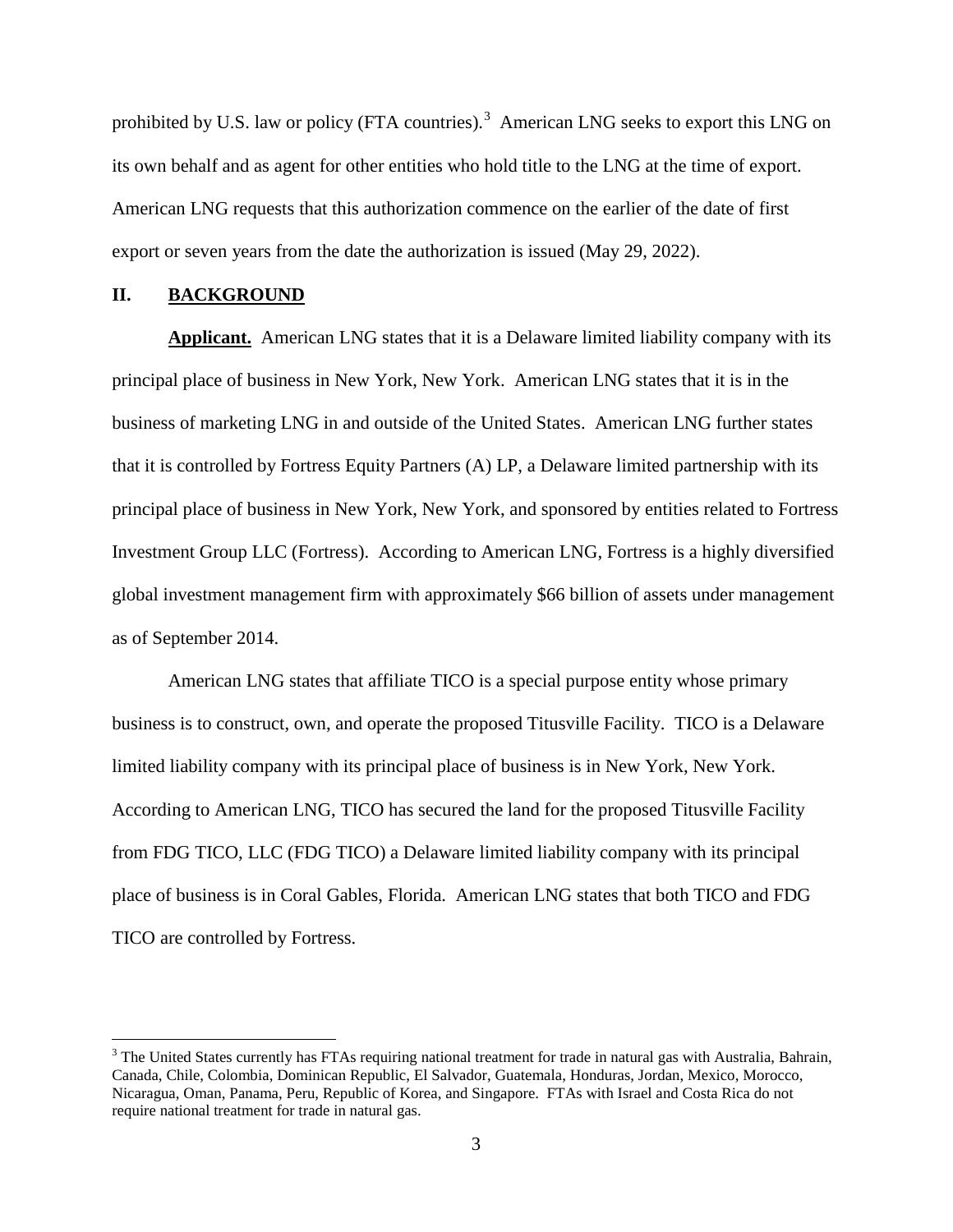**Liquefaction Project.** American LNG states that TICO has secured an approximately 65-acre site (Site) in Titusville, Florida, for the proposed Titusville Facility.<sup>[4](#page-3-0)</sup> The Site is part of an approximately 230-acre parcel referred to as the Titusville Logistics Center. According to American LNG, businesses and assets near the Titusville Logistics Center include a rail corridor owned by Florida East Coast Railway, a Florida-based freight railroad controlled by Fortress that operates a 351-mile freight rail system between Jacksonville and Miami. American LNG states that construction of the Titusville Facility was expected to commence in February 201[5](#page-3-1).<sup>5</sup>

American LNG anticipates that the Titusville Facility will have a total production capacity of 1,000,000 gallons of LNG per day (82.6 million cubic feet of natural gas per day), with a storage capacity of approximately 5,000,000 gallons. American LNG states that it will purchase some or all of the output of the proposed Titusville Facility from TICO.

American LNG states that, at the Titusville Facility, LNG typically will be delivered into ISO containers (truck or rail mounted) for both domestic and export customers. The ISO containers designated for delivery to export customers will be loaded onto container ships or rollon/roll-off ocean-going carriers at the nearby Port Canaveral or other ports in Florida capable of handling such ISO containers without modification (including Port Everglades, Port of Miami, Port of Palm Beach, and Port of Jacksonville). As noted below, American LNG states that the likely destination of these exports will be nations in the Caribbean and Central America with which the United States has a free trade agreement.

**Procedural History.** The current Order is the second FTA order issued to American LNG. On March 18, 2015, DOE/FE issued Order No. 3601, in which it authorized American LNG, acting on its own behalf and as agent for third parties, to export domestically produced

<span id="page-3-0"></span><sup>&</sup>lt;sup>4</sup> A lease option agreement between TICO and FDG TICO demonstrating control over the Site is attached to the Application as Appendix C.

<span id="page-3-1"></span> $<sup>5</sup>$  The location of the Titusville Facility is depicted in Appendix D to the Application.</sup>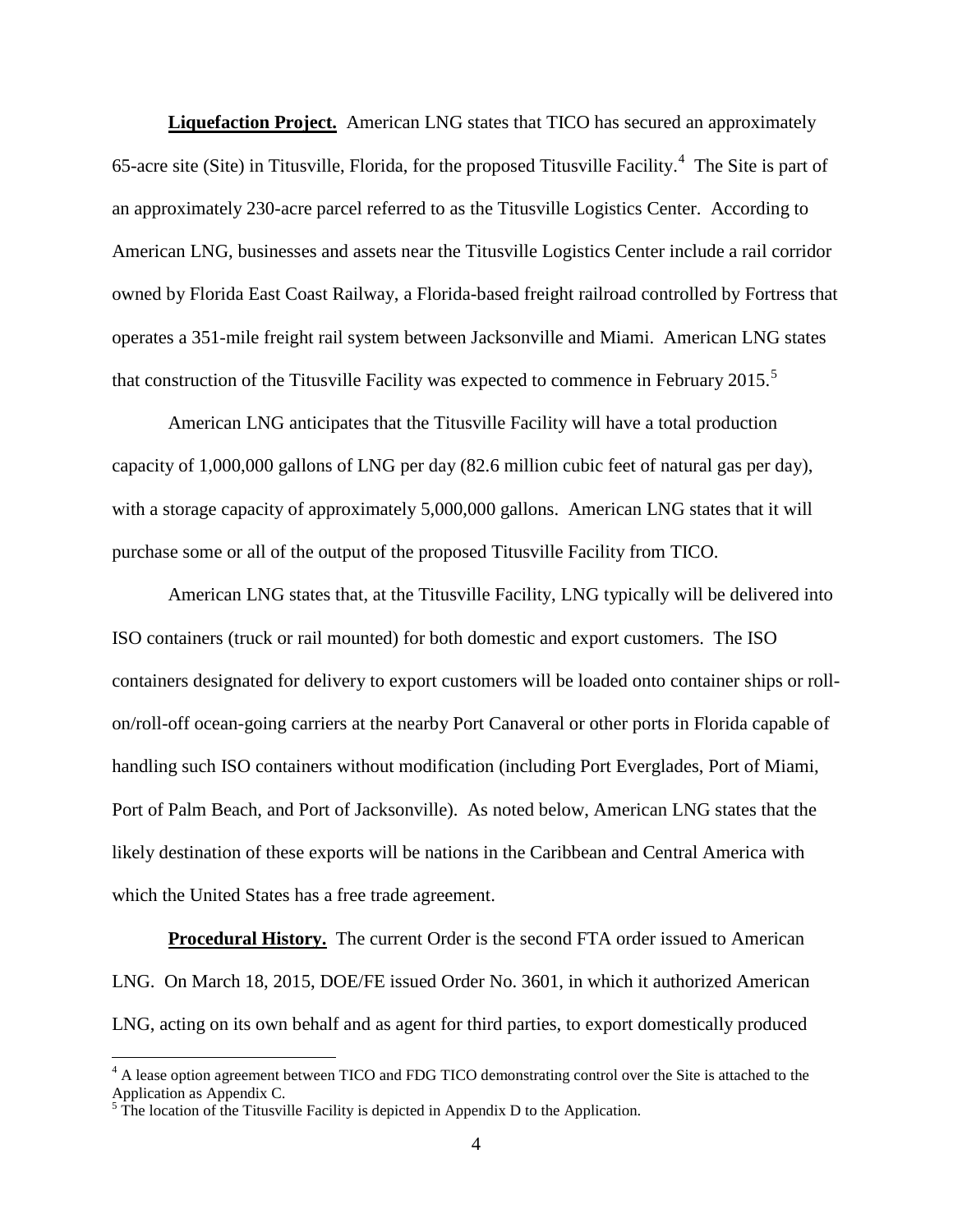LNG by ISO containers on vessels from the proposed Hialeah Facility to FTA countries.<sup>[6](#page-4-0)</sup> The Hialeah Facility is a natural gas liquefaction currently under construction at the Hialeah Railyard in Medley, Florida. Pursuant to that order, American LNG is authorized to export LNG in a volume equivalent to approximately 3.02 Bcf/yr of natural gas (0.008 Bcf/d) for a period of 20 years. [7](#page-4-1)

Because the volumes of LNG authorized for export in this Order (equivalent to 30.2 Bcf/yr of natural gas) and in DOE/FE Order No. 3601 (equivalent to 3.02 Bcf/yr of natural gas) are being produced from two different liquefaction facilities, they are additive to one another. Therefore, the grant of this Order brings American LNG's total authorized FTA export volume to 33.22 Bcf/yr of natural gas.

**Source of Natural Gas.** American LNG states that the Titusville Facility will be connected to the domestic natural gas supply market through an interconnection constructed by Florida Gas Transmission, near existing lateral lines located south of the proposed Titusville Facility and west of the Orlando Utilities Commission's nearby generating facility. American LNG further states that, through Florida Gas Transmission's upstream interconnections, it will be able to source natural gas from a variety of suppliers in the domestic market.

**Business Model.** American LNG states that it intends primarily to sell LNG for use as a transportation fuel by both railroads and motor vehicles in the continental United States, U.S.

<span id="page-4-0"></span><sup>&</sup>lt;sup>6</sup> American LNG Marketing LLC, DOE/FE Order No. 3601, FE Docket No. 14-209-LNG, Order Granting Long-Term, Multi-Contract Authorization to Export Liquefied Natural Gas in ISO Containers Loaded at the Proposed Hialeah Facility in Medley, Florida, and Exported by Vessel to Free Trade Agreement Nations (Mar. 18, 2015). We note that, in connection with American LNG's export proceeding involving the Hialeah Facility in FE Docket No. 14-209-LNG, American LNG also sought authority to export LNG to any other country with which trade is not prohibited by U.S. law or policy (non-FTA countries). That request for non-FTA authority remains pending before DOE/FE. *See* American LNG Marketing LLC; Application for Long-Term, Multi-Contract Authorization to Export Liquefied Natural Gas to Non-Free Trade Agreement Nations, 80 Fed. Reg. 16,000 (Mar. 26, 2015) (Notice of Application).

<span id="page-4-1"></span><sup>7</sup> *See American LNG Marketing LLC*, DOE/FE Order No. 3601, at 10.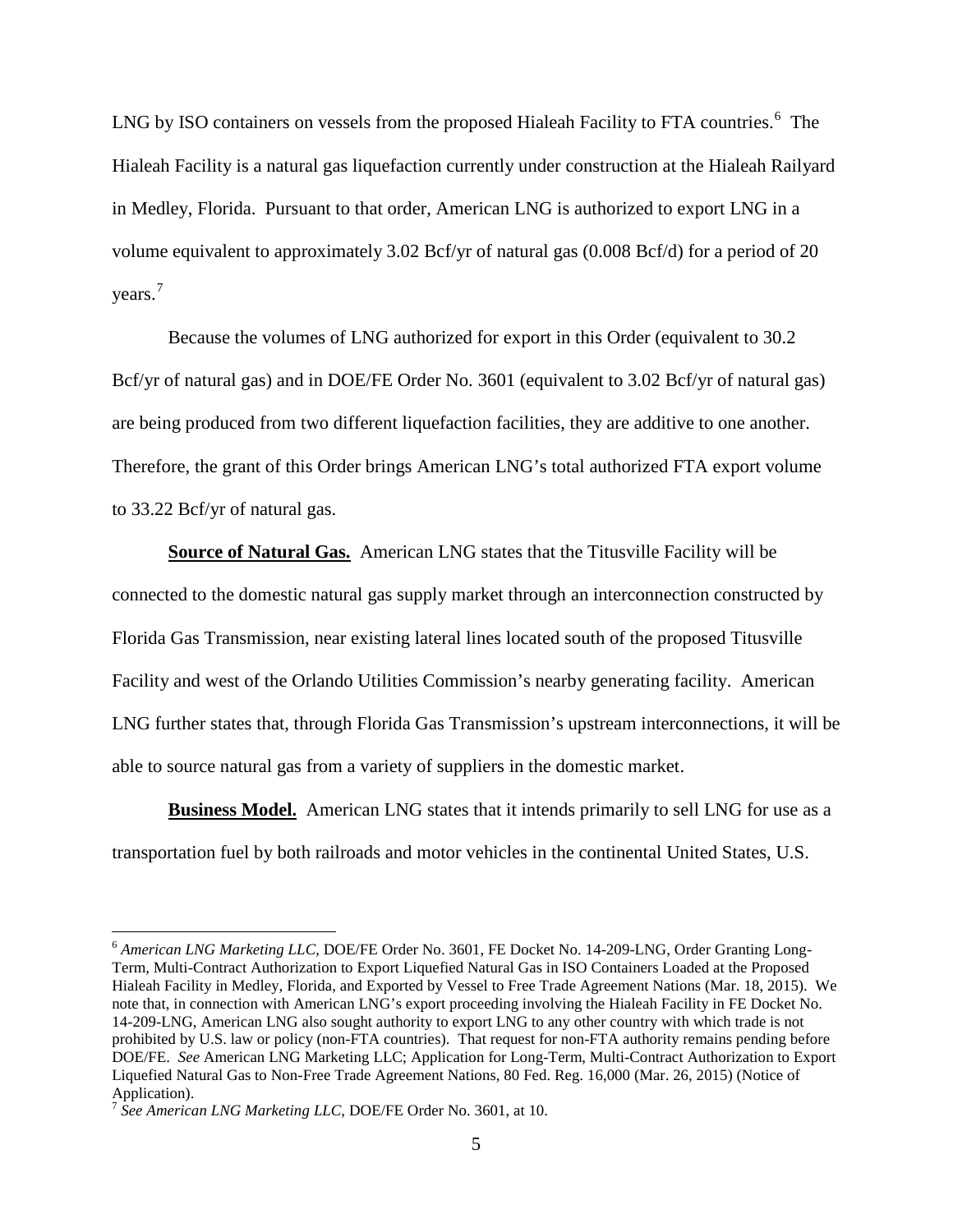territories, and foreign countries in the Caribbean and Central America, and for use in electric generation facilities converted from fuel oil, primarily in the Caribbean and Central America.

American LNG requests this authorization on its own behalf and as agent for other entities who hold title to the LNG at the time of export. American LNG states that it will comply with all DOE/FE requirements for exporters and agents, including registration requirements. American LNG further states that, when acting as agent, it will register with DOE/FE each LNG title holder for which it seeks to export LNG as agent, and will comply with other registration requirements as set forth in recent DOE/FE orders. At the time of the Application, American LNG had not yet entered into any long-term supply or export agreements, but commits to submitting this information to DOE/FE when such contracts are executed.

**Environmental Review.** American LNG states that TICO will seek the necessary permits from and consultations with federal, state, and local agencies having jurisdiction over the construction of the Titusville Facility, to the extent applicable.

## **III. FINDINGS**

(1) Section 3(c) of the NGA was amended by section 201 of the Energy Policy Act of 1992 (Pub. L. 102-486) to require that applications requesting authority for (a) the import and export of natural gas, including LNG, from and to a nation with which there is in effect a FTA requiring national treatment for trade in natural gas, and/or (b) the import of LNG from other international sources, be deemed consistent with the public interest and granted without modification or delay. This Application falls within section 3(c), as amended, and therefore, DOE/FE is charged with granting the requested authorization without modification or delay.<sup>[8](#page-5-0)</sup>

<span id="page-5-0"></span><sup>&</sup>lt;sup>8</sup> DOE further finds that the requirement for public notice of applications and other hearing-type procedures in 10 C.F.R. Part 590, are applicable only to applications seeking to export natural gas, including LNG, to countries with which the United States does not have a FTA requiring national treatment for trade in natural gas.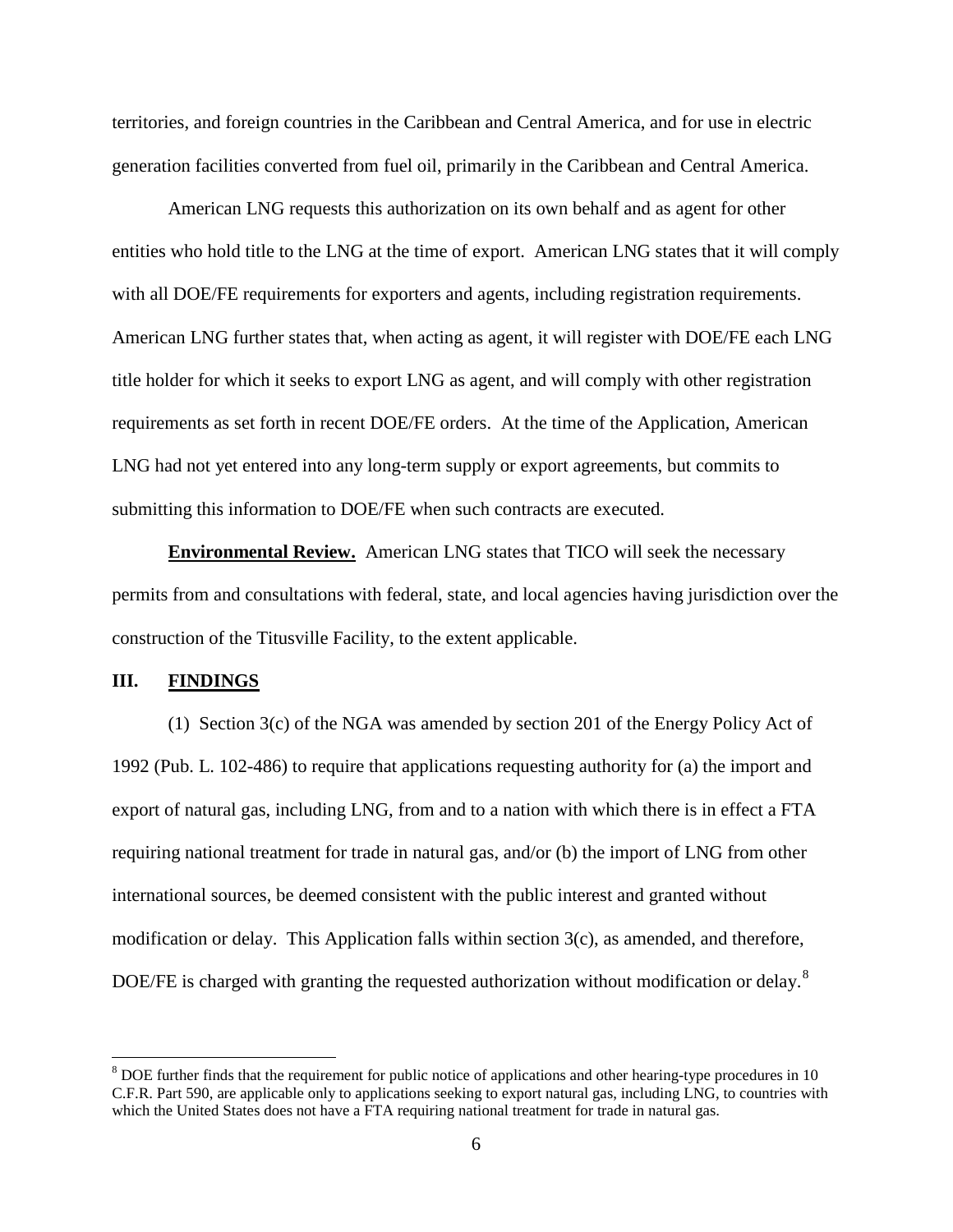(2) In light of DOE's statutory obligation to grant this Application without modification or delay, there is no need for DOE/FE to review other arguments asserted by American LNG in support of the Application. The instant grant of authority should not be read to indicate DOE's views on those arguments.

(3) The countries with which the United States has a FTA requiring national treatment for trade in natural gas currently are: Australia, Bahrain, Canada, Chile, Colombia, Dominican Republic, El Salvador, Guatemala, Honduras, Jordan, Mexico, Morocco, Nicaragua, Oman, Panama, Peru, Republic of Korea, and Singapore.

(4) As described above, American LNG requests authorization to export LNG on its own behalf and as agent for other entities who hold title to the LNG at the time of export. DOE/FE previously addressed the issue of Agency Rights in DOE/FE Order No. 2[9](#page-6-0)13,<sup>9</sup> which granted Freeport LNG Expansion, L.P., *et al.* (collectively, FLEX) authority to export LNG to FTA countries. In that order, DOE/FE approved a proposal by FLEX to register each LNG title holder for whom FLEX sought to export LNG as agent. DOE/FE found that this proposal was an acceptable alternative to the non-binding policy adopted by DOE/FE in *The Dow Chemical Company,*[10](#page-6-1) which established that the title for all LNG authorized for export must be held by the authorization holder at the point of export. We find that the same policy considerations that supported DOE/FE's acceptance of the alternative registration proposal in DOE/FE Order No. 2913 apply here as well.

<span id="page-6-0"></span> <sup>9</sup> *Freeport LNG Expansion, L.P.*, *et al.*, DOE/FE Order No. 2913, FE Docket No. 10-160-LNG, Order Granting Long-Term Authorization to Export Liquefied Natural Gas from Freeport LNG Terminal to Free Trade Nations (Feb. 10, 2011).

<span id="page-6-1"></span><sup>10</sup> *The Dow Chemical Company*, DOE/FE Order No. 2859, FE Docket No. 10-57-LNG, Order Granting Blanket Authorization to Export Liquefied Natural Gas, at 7-8 (Oct. 5, 2010), discussed in *Freeport LNG*, DOE/FE Order No. 2913, at 7-8.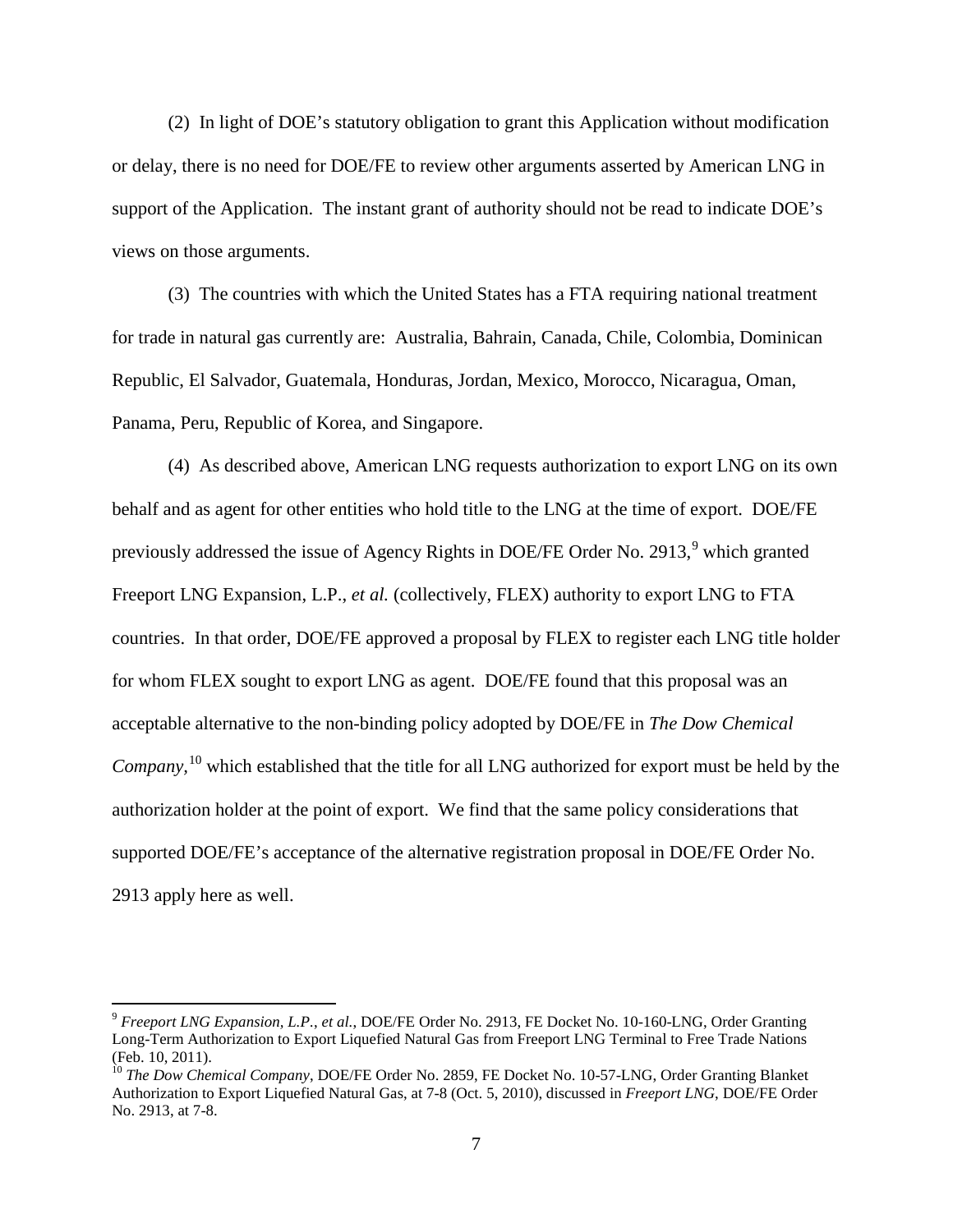DOE/FE reiterated its policy on Agency Rights procedures in *Gulf Coast LNG Export, LLC*. [11](#page-7-0) In *Gulf Coast*, DOE/FE confirmed that, in LNG export orders in which Agency Rights have been granted, DOE/FE shall require registration materials filed for, or by, an LNG titleholder (Registrant) to include the same company identification information and long-term contract information of the Registrant as if the Registrant had filed an application to export LNG on its own behalf. $^{12}$ 

To ensure that the public interest is served, the authorization granted herein shall be conditioned to require that where American LNG proposes to export LNG as agent for other entities who hold title to the LNG (Registrants), American LNG must register with DOE/FE those entities on whose behalf it will export LNG in accordance with the procedures and requirements described herein.

(5) Section 590.202(b) of DOE's regulations requires applicants to supply transaction specific factual information "to the extent practicable."<sup>13</sup> Additionally, DOE regulations at 10 C.F.R. § 590.202(e) allow confidential treatment of the information supplied in support of or in opposition to an application if the submitting party requests such treatment, shows why the information should be exempted from public disclosure, and DOE determines it will be afforded confidential treatment in accordance with 10 C.F.R. § 1004.11.

(6) DOE/FE will require that American LNG file or cause to be filed with DOE/FE any relevant long-term commercial agreements (contracts) pursuant to which American LNG exports LNG as agent for a Registrant once they have been executed. DOE/FE finds that the submission of all such agreements or contracts within 30 days of their execution using the procedures

<span id="page-7-0"></span><sup>&</sup>lt;sup>11</sup> *Gulf Coast LNG Export, LLC, DOE/FE Order No.* 3163, FE Docket No. 12-05-LNG, Order Granting Long-Term Multi-Contract Authorization to Export Liquefied Natural Gas By Vessel from the Proposed Brownsville Terminal to Free Trade Agreement Nations (Oct. 16, 2012).<br><sup>12</sup> See id. at 7-8.

<span id="page-7-1"></span>

<span id="page-7-2"></span><sup>&</sup>lt;sup>13</sup> 10 C.F.R. § 590.202(b).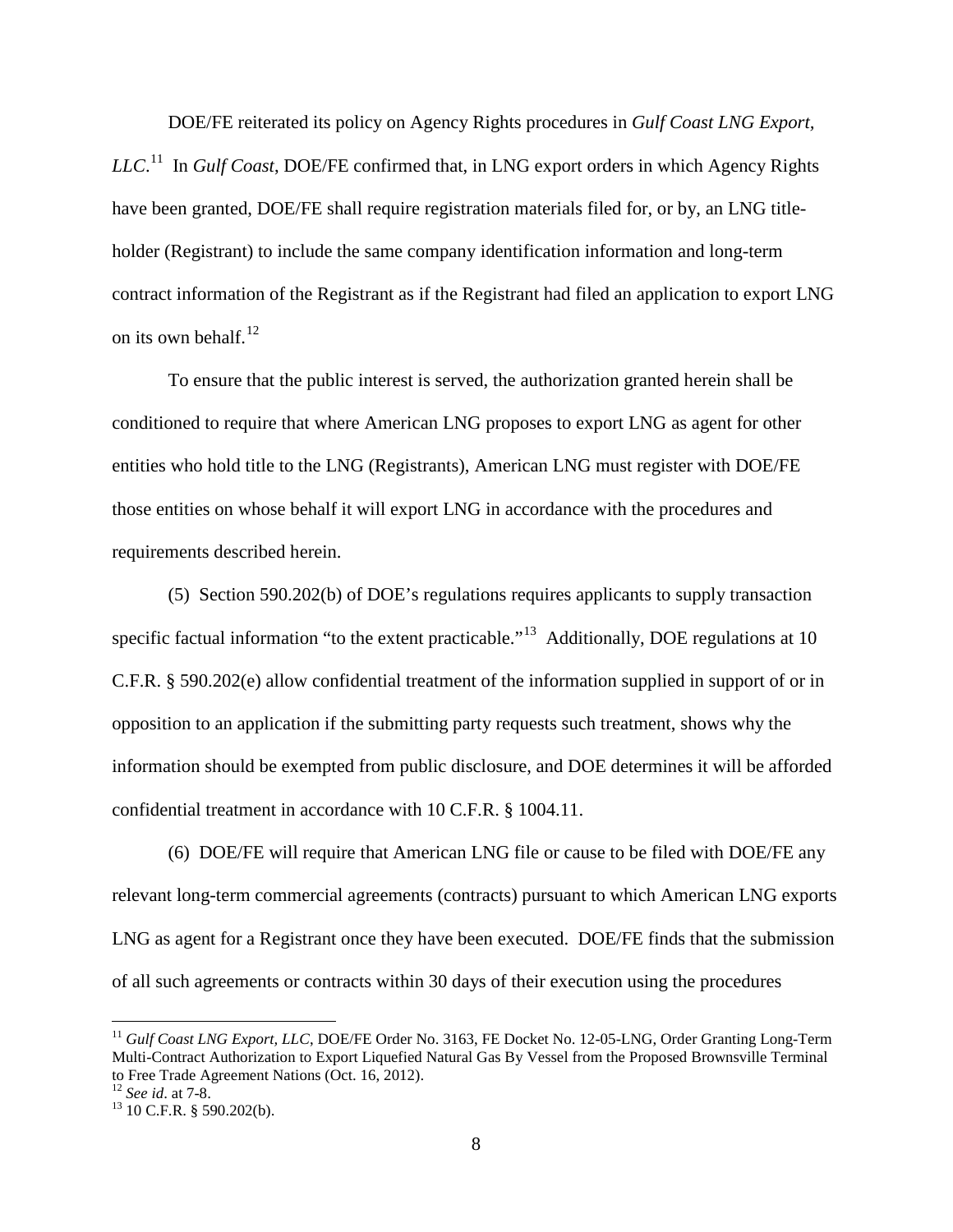described below will be consistent with the "to the extent practicable" requirement of section 590.202(b). By way of example and without limitation, a "relevant long-term commercial agreement" would include an agreement with a minimum term of two years, such as a long-term sales contract involving LNG stored or liquefied at the proposed Titusville Facility.

(7) DOE/FE also will require American LNG to file any long-term contracts American LNG enters into providing for the long-term export of LNG on its own behalf from the Titusville Facility. DOE/FE finds that the submission of these contracts within 30 days of their execution using the procedures described below will be consistent with the "to the extent practicable" requirement of section 590.202(b).

(8) In addition, DOE/FE finds that section 590.202(c) of DOE/FE's regulations<sup>[14](#page-8-0)</sup> requires that American LNG file, or cause to be filed, all long-term contracts associated with the long-term supply of natural gas to the Titusville Facility within 30 days of their execution that either American LNG or the Registrant enters into.

(9) DOE/FE recognizes that some information in American LNG's or a Registrant's long-term commercial agreements associated with the export of LNG, and/or long-term contracts associated with the long-term supply of natural gas to the Titusville Facility, may be commercially sensitive. DOE/FE therefore will provide American LNG the option to file or cause to be filed either unredacted contracts, or in the alternative: (A) American LNG may file, or cause to be filed, long-term contracts under seal, but it also will file either: i) a copy of each long-term contract with commercially sensitive information redacted, or ii) a summary of all major provisions of the contract(s) including, but not limited to, the parties to each contract, contract term, quantity, any take or pay or equivalent provisions/conditions, destinations, re-sale

<span id="page-8-0"></span> <sup>14</sup> *Id*. § 590.202(c).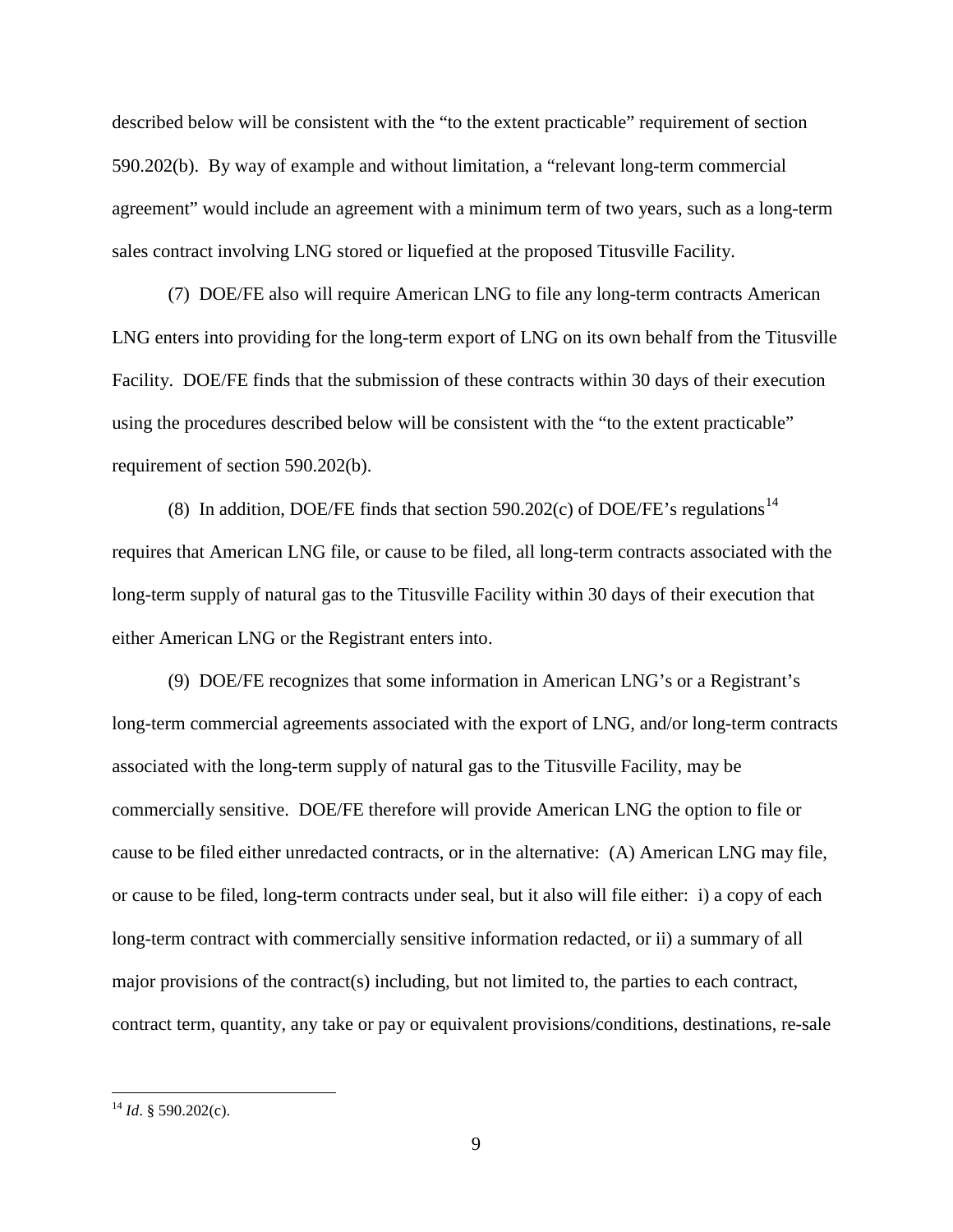provisions, and other relevant provisions; and (B) the filing must demonstrate why the redacted information should be exempted from public disclosure.

To ensure that DOE/FE destination and reporting requirements included in the Order are conveyed to subsequent title holders, DOE/FE will include as a condition of this authorization that future contracts for the sale or transfer of LNG exported pursuant to the Order shall include an acknowledgement of these requirements.

## **ORDER**

Pursuant to section 3 of the NGA, it is ordered that:

A. American LNG is authorized to export domestically produced LNG by ISO containers on vessels from the proposed Titusville Facility, to be located in Titusville, Florida. The volume authorized in this Order is equivalent to approximately 30.2 Bcf/yr of natural gas for a 20-year term, beginning on the earlier of the date of first export or seven years from the date the authorization is issued (May 29, 2022). American LNG is authorized to export this LNG on its own behalf and as agent for other entities who hold title to the natural gas, pursuant to one or more long-term contracts (a contract greater than two years).

B. This LNG may be exported to Australia, Bahrain, Canada, Chile, Colombia, Dominican Republic, El Salvador, Guatemala, Honduras, Jordan, Mexico, Morocco, Nicaragua, Oman, Panama, Peru, Republic of Korea, and Singapore, and to any nation with which the United States subsequently enters into a FTA requiring national treatment for trade in natural gas, provided that the destination nation has the capacity to import LNG via ocean going vessels. FTA countries are currently identified by DOE/FE at:

http://www.fossil.energy.gov/programs/gasregulation/index.html.

10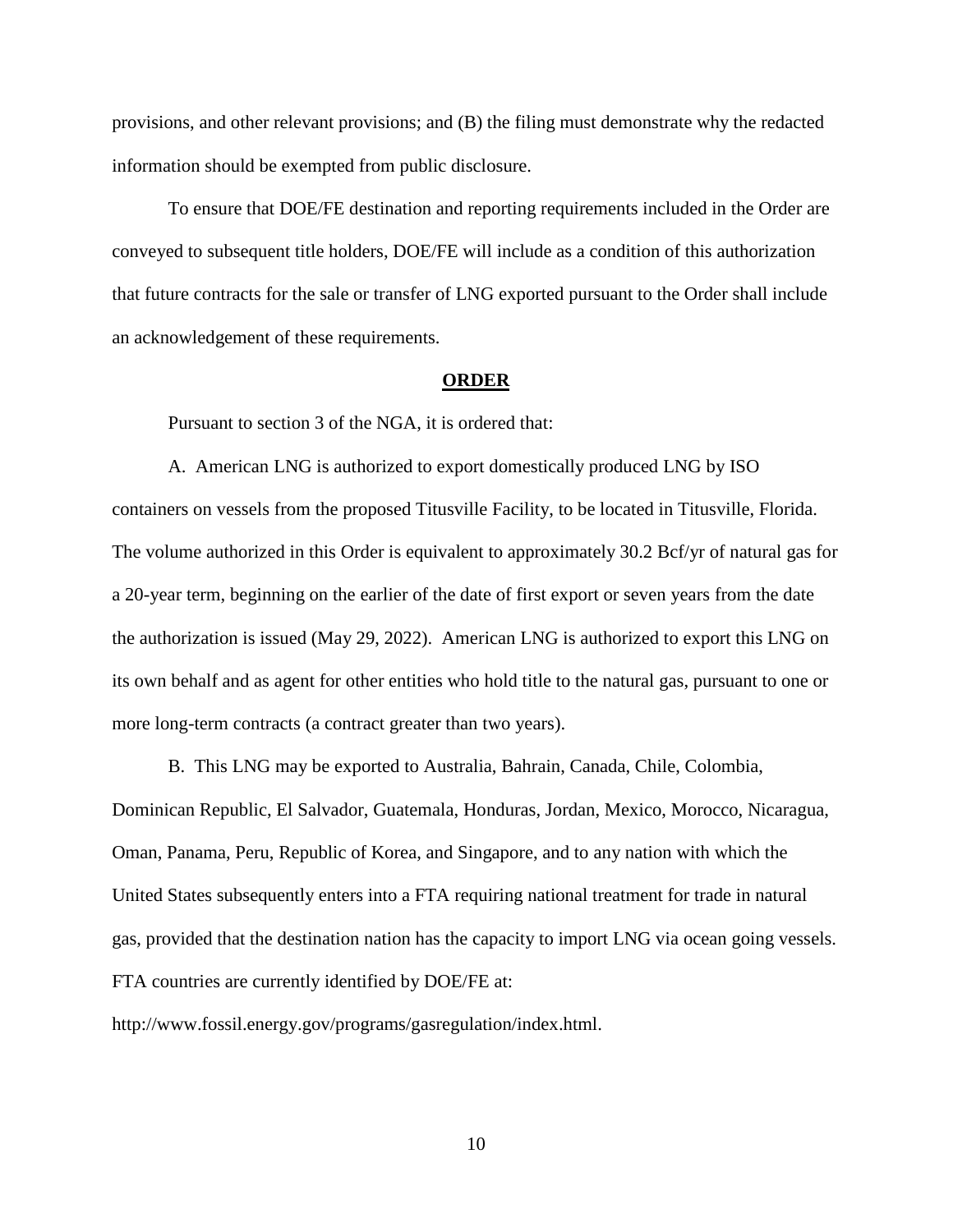C. American LNG shall ensure that all transactions authorized by this Order are permitted and lawful under U.S. laws and policies, including the rules, regulations, orders, policies, and other determinations of the Office of Foreign Assets Control of the United States Department of the Treasury. Failure to comply with this requirement could result in rescission of this authorization and/or other civil or criminal remedies.

D. (i) American LNG shall file, or cause others to file, with the Office of Oil and Gas Global Security and Supply a non-redacted copy of all executed long-term contracts associated with the long-term export of LNG on its own behalf or as agent for other entities from the Titusville Facility. The non-redacted copies may be filed under seal and must be filed within 30 days of their execution. Additionally, if American LNG has filed the contracts described in the preceding sentence under seal or subject to a claim of confidentiality or privilege, within 30 days of their execution, American LNG shall also file, or cause others to file, for public posting either: i) a redacted version of the contracts described in the preceding sentence, or ii) major provisions of the contracts. In these filings, American LNG shall state why the redacted or non-disclosed information should be exempted from public disclosure.

(ii) American LNG shall file, or cause others to file, with the Office of Oil and Gas Global Security and Supply a non-redacted copy of all executed long-term contracts associated with the long-term supply of natural gas to the Titusville Facility. The non-redacted copies may be filed under seal and must be filed within 30 days of their execution. Additionally, if American LNG has filed the contracts described in the preceding sentence under seal or subject to a claim of confidentiality or privilege, within 30 days of their execution, American LNG shall also file, or cause others to file, for public posting either: i) a redacted version of the contracts described in the preceding sentence, or ii) major provisions of the contracts. In these filings,

11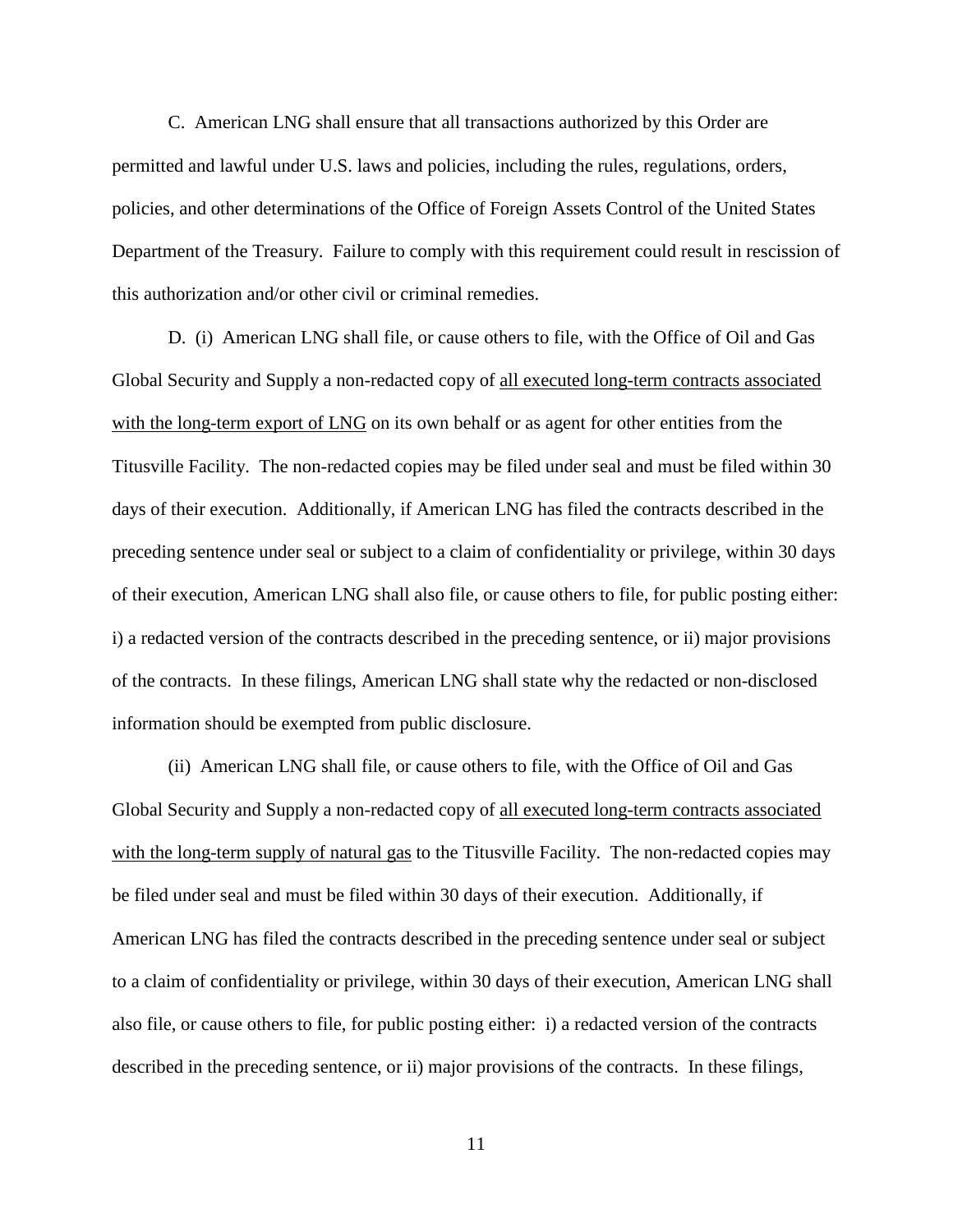American LNG shall state why the redacted or non-disclosed information should be exempted

from public disclosure.

E. American LNG shall include, and require others for whom American LNG acts as agent to include, the following provision in any agreement or other contract for the sale or transfer of LNG exported pursuant to this Order:

Customer or purchaser acknowledges and agrees that it will resell or transfer LNG purchased hereunder for delivery only to countries identified in Ordering Paragraph B of DOE/FE Order No. 3656, issued May 29, 2015, in FE Docket No. 15-19-LNG, and/or to purchasers that have agreed in writing to limit their direct or indirect resale or transfer of such LNG to such countries. Customer or purchaser further commits to cause a report to be provided to American LNG Marketing LLC that identifies the country of destination, upon delivery, into which the exported LNG was actually delivered, and to include in any resale contract for such LNG the necessary conditions to ensure that American LNG Marketing LLC is made aware of all such actual destination countries.

F. American LNG is permitted to use its authorization in order to export LNG as agent

for other entities, after registering the other parties with DOE/FE. Registration materials shall include an acknowledgement and agreement by the Registrant to supply American LNG with all information necessary to permit American LNG to register that person or entity with DOE/FE, including: (1) the Registrant's agreement to comply with this Order and all applicable requirements of DOE's regulations at 10 C.F.R. Part 590, including but not limited to destination restrictions; (2) the exact legal name of the Registrant, state/location of incorporation/registration, primary place of doing business, and the Registrant's ownership structure, including the ultimate parent entity if the Registrant is a subsidiary or affiliate of another entity; (3) the name, title, mailing address, e-mail address, and telephone number of a corporate officer or employee of the Registrant to whom inquiries may be directed; (4) within 30 days of execution, a copy of any long-term contracts not previously filed with DOE/FE, described in Ordering Paragraph D of this Order.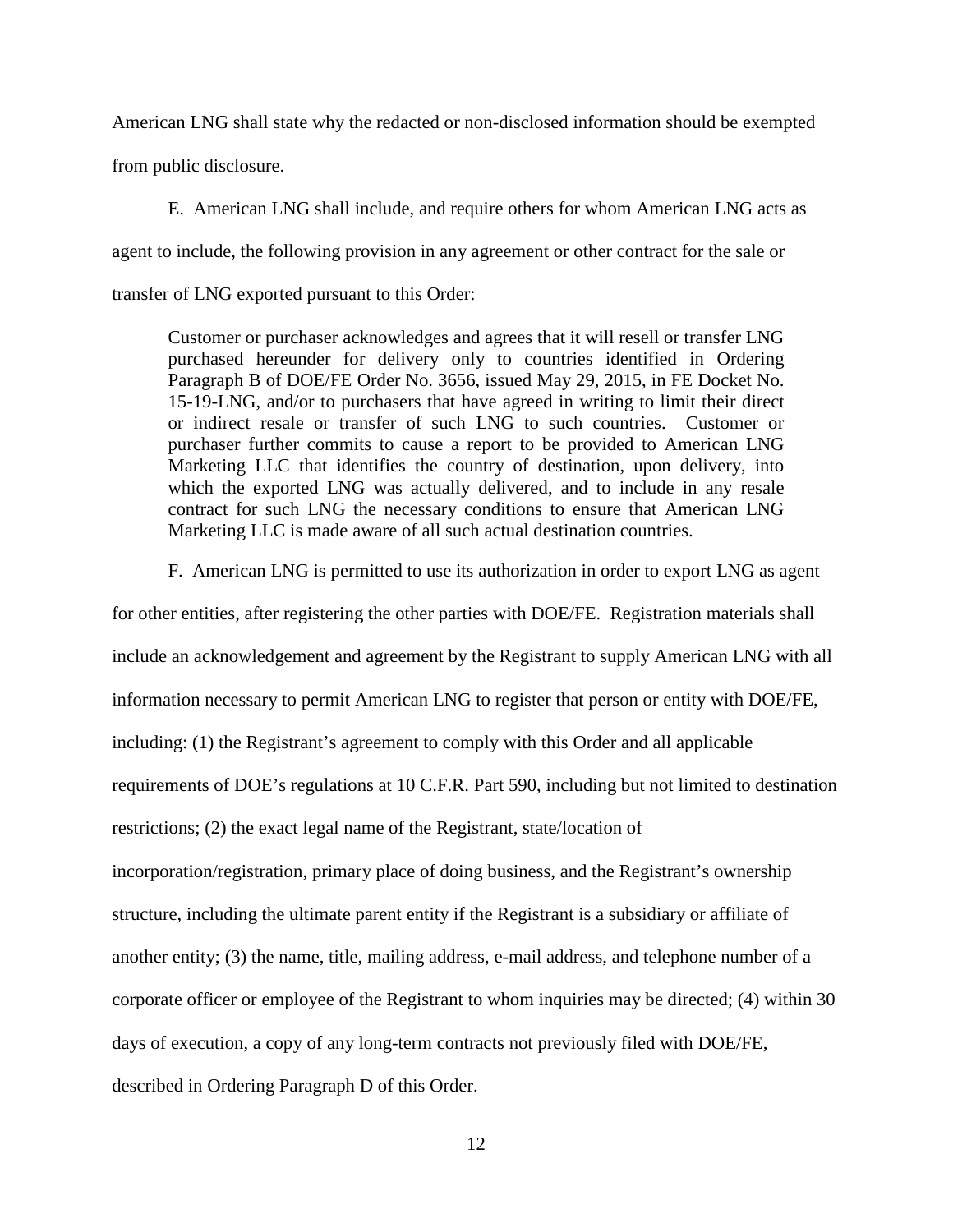G. Each registration submitted pursuant to this Order shall have current information on file with DOE/FE. Any changes in company name, contact information, change in term of the long-term contract, termination of the long-term contract, or other relevant modification, shall be filed with DOE/FE within 30 days of such change(s).

H. As a condition of this authorization, American LNG shall ensure that all persons required by this Order to register with DOE/FE have done so. Any failure by American LNG to ensure that all such persons or entities are registered with DOE/FE shall be grounds for rescinding in whole or in part the authorization.

I. Within two weeks after the first export of domestically produced LNG occurs from the Titusville Facility, American LNG shall provide written notification of the date that the first export of LNG authorized in Ordering Paragraph A above occurred.

J. American LNG shall file with the Office of Oil and Gas Global Security and Supply, on a semi-annual basis, written reports describing the progress of the proposed Titusville Facility. The reports shall be filed on or by April 1 and October 1 of each year, and shall include information on the progress of the Titusville Facility, the date the facility is expected to be operational, and the status of the long-term contracts associated with the long-term export of LNG and any long-term supply contracts.

K. Prior to any change in control of the authorization holder, American LNG must obtain the approval of the Assistant Secretary for Fossil Energy. For purposes of this Ordering Paragraph, a "change in control" shall include any change, directly or indirectly, of the power to direct the management or policies of American LNG, whether such power is exercised through one or more intermediary companies or pursuant to an agreement, written or oral, and whether such power is established through ownership or voting of securities, or common directors,

13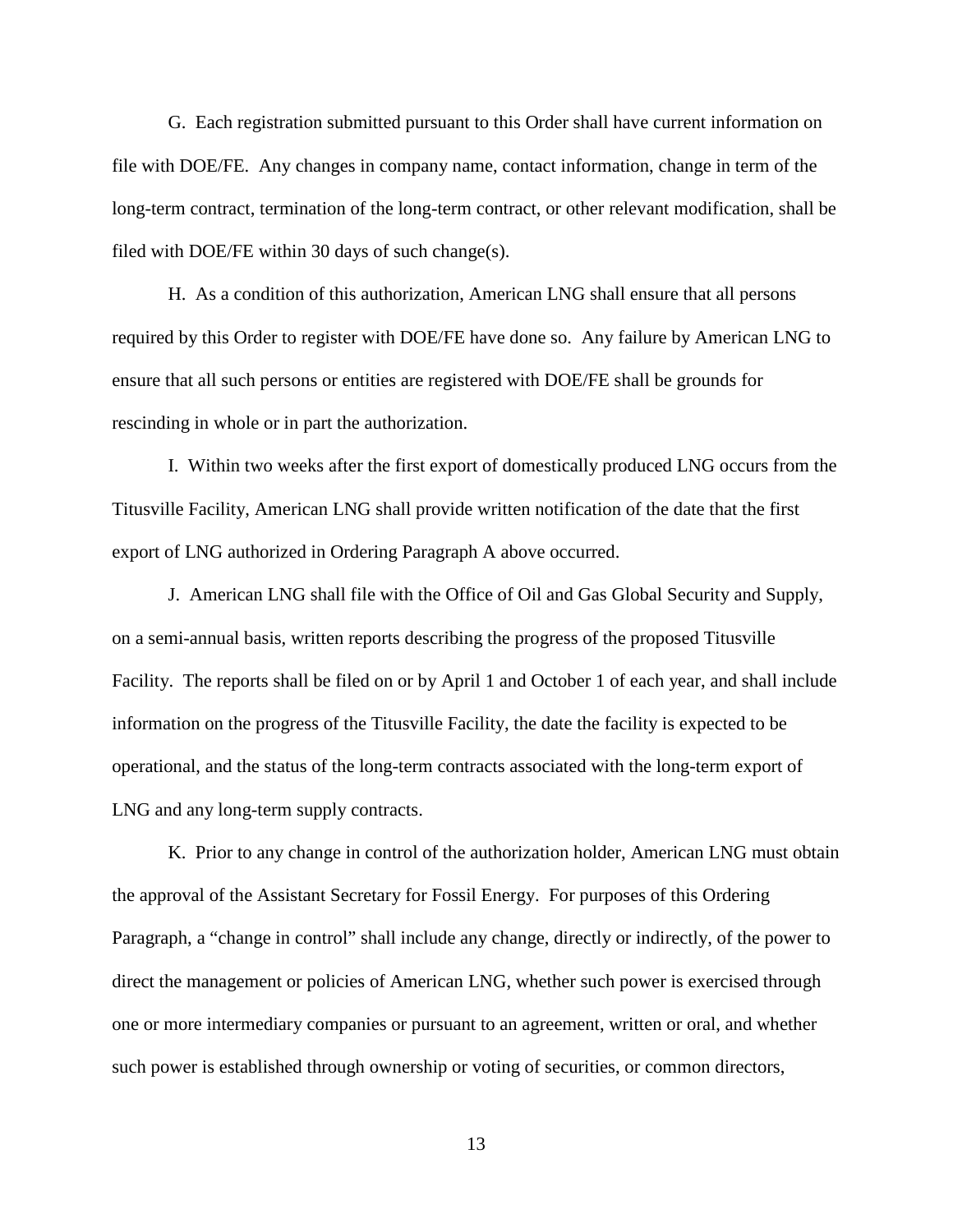officers, or stockholders, or voting trusts, holding trusts, or debt holdings, or contract, or any other direct or indirect means.<sup>[15](#page-13-0)</sup>

L. Monthly Reports:With respect to the LNG exports authorized by this Order, American LNG shall file with the Office of Oil and Gas Global Security and Supply, within 30 days following the last day of each calendar month, a report indicating whether exports of LNG have been made. The first monthly report required by this Order is due not later than the  $30<sup>th</sup>$ day of the month following the month of first export. In subsequent months, if exports have not occurred, a report of "no activity" for that month must be filed. If exports of LNG in ISO containers by vessel have occurred, the report must give the following details of each LNG cargo: (1) the name(s) of the authorized exporter registered with DOE/FE; (2) the name of the U.S. export terminal; (3) the name of the LNG tanker; (4) the date of departure from the U.S. export terminal; (5) the country (or countries) of destination into which the LNG was actually delivered; (6) the name of the supplier/seller; (7) the volume in Mcf; (8) the price at point of export per million British thermal units (MMBtu); (9) the name and location (city/state) of the facility where the ISO container is loaded with LNG; (10) the mode(s) of transport used to move the loaded ISO container from the loading facility to the export port or terminal; (11) the duration of the supply agreement (indicate spot sales); and  $(12)$  the name(s) of the purchaser(s). (Approved by the Office of Management and Budget under OMB Control No. 1901-0294)

M. All monthly report filings shall be made to U.S. Department of Energy (FE-34), Office of Fossil Energy, Office of Oil and Gas Global Security and Supply, P.O. Box 44375, Washington, D.C. 20026-4375, Attention: Natural Gas Reports. Alternatively, reports may be

<span id="page-13-0"></span><sup>&</sup>lt;sup>15</sup> See U.S. Dep't of Energy, Procedures for Changes in Control Affecting Applications and Authorizations to Import or Export Natural Gas, 79 Fed. Reg. 65,641 (Nov. 5, 2014).